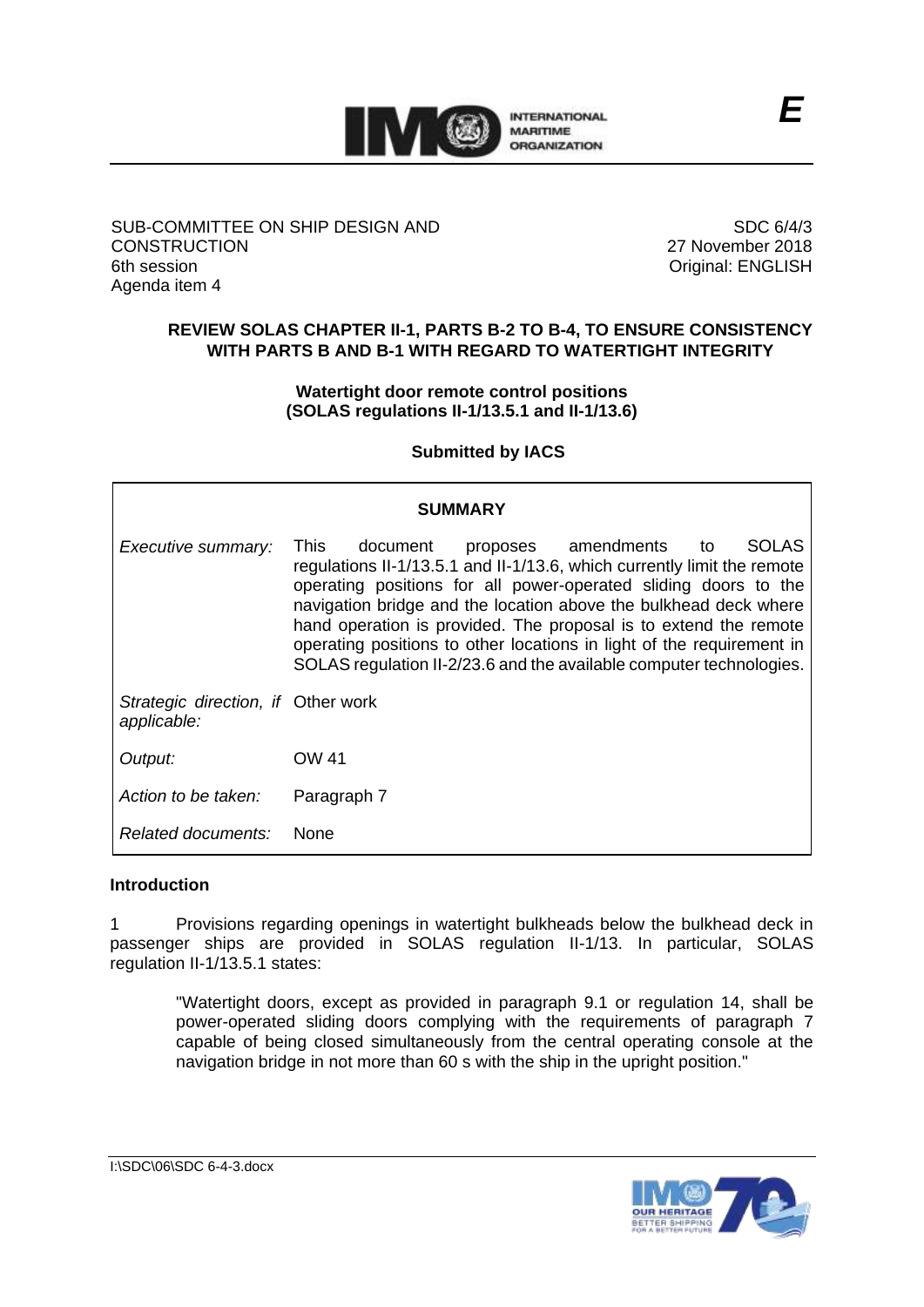In addition, SOLAS regulation II-1/13.6 states:

"All power-operated sliding watertight doors shall be provided with means of indication which will show at all remote operating positions whether the doors are open or closed. Remote operating positions shall only be at the navigation bridge as required by paragraph 7.1.5 and at the location where hand operation above the bulkhead deck is required by paragraph 7.1.4."

2 Understanding the term "only" as meaning "exclusively" would mean that no other possibilities, other than those described above, are permitted on board to remotely close the watertight doors.

3 However, as a result of the increased use of new computer technologies on board ships, IACS members are aware of additional remote positions where it is possible to close the watertight doors. For example, emergency closing of watertight doors that is initiated from the engine control room has been proposed.

## **Discussion**

4 The above regulations might be interpreted so that the requirements prescribed therein refer to the mandatory remote control positions to operate the watertight doors in case of damage, but they do not prohibit the installation of additional remote controls associated with other safety systems. It is understood that systems associated with such remote controls do not impair the full functionality of the watertight doors' controls as required by SOLAS regulations II-1/13.5.1 and II-1/13.6.

5 Moreover, it is noted that SOLAS regulation II-2/23.6 "Control and monitoring of safety systems", which has been in force since 1 July 2010, requires watertight door controls to be placed in the safety centre. The safety centre may not be on the navigating bridge.\* The requirements of SOLAS regulation II-1/13.6 interpreted as described in paragraph 2 above would prevent the controls from being placed in the safety centre, which is not considered reasonable.

## **Proposal**

6 Based on the comments and analysis provided above, IACS proposes to amend SOLAS regulations II-1/13.5.1 and II-1/13.6 as follows (modifications are shown with deleted text in strikethrough, and new text in grey shading):

.1 Proposed amendments to SOLAS regulation II-1/13.5.1:

"Watertight doors, except as provided in paragraph 9.1 o[r regulation 14,](http://dmr.regs4ships.com/docs/international/imo/solas/chp_02_01/14.cfm) shall be power-operated sliding doors complying with the requirements of paragraph 7 capable of being closed simultaneously from the central operating console at the navigation bridge and from the safety centre required by regulation II-2/23, where this is not located on the navigating bridge, in not more than 60 s with the ship in the upright position."

-

Paragraph 2 of the annex to document MSC.1/Circ.1368 states: "The safety centre may or may not be part of the navigation bridge."